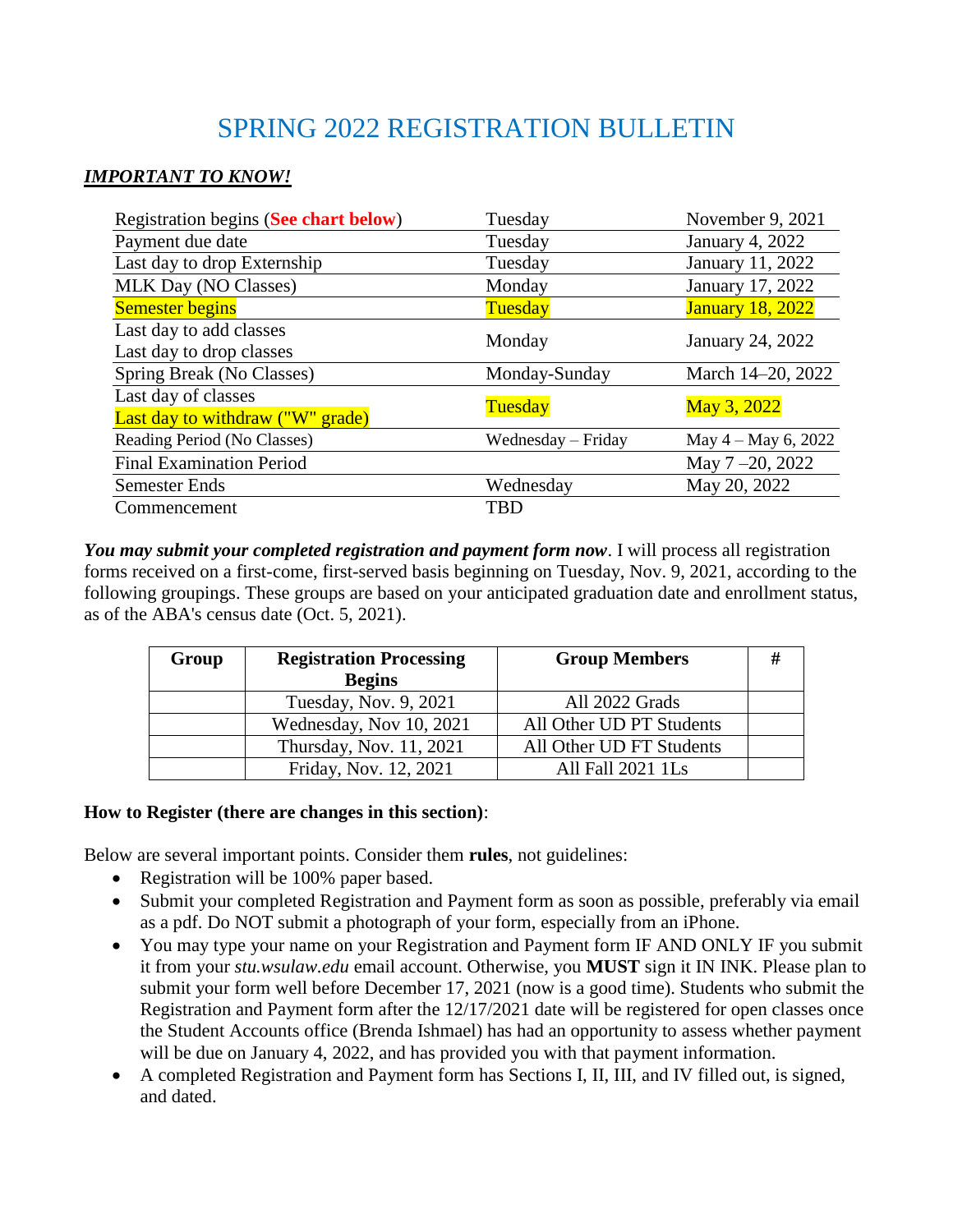- Students who began their studies prior to Fall 2021 are welcome to mix and match day and evening course sections as best fits your needs. If any sections close, I will begin a waitlist and notify you that you are on it. Students will be added to waitlisted sections in the order in which their names appear on said waitlist.
- First year students (new Fall 2021 law students) **MUST** remain within their section letters but may select a different instructor for Legal Writing and Research II within your section letter. If I run out of space in a particular professor's section, I will register you where I have space and notify you via email of your section assignment.

Students may submit their Registration and Payment forms in one of three ways:

- 1. Email You may submit registration materials by email at any time prior to the due date (even right now!). Forms received prior to November 9<sup>th</sup> will not be processed until the appropriate registration date. Registration materials are considered received as of the date and order they arrive in my wsulaw.edu inbox.
- 2. In person You may submit your completed (and signed) Registration and Payment form at the Student Services reception desk. We'll note the time on the form.
- 3. Fax You are welcome to fax your Registration and Payment form to 714 525-6721. I receive faxes sent to this fax number as emails with pdf attachments.

## **REGISTRATION PERIODS AND DEADLINES**

Right this second – December 17, 2021 – registration forms are accepted via email, fax, or in person and will be processed according to the registration group assigned.

December 17, 2021 – January 4, 2022 – Students registering on this date must make payment arrangements before their registration will be processed, with full or partial tuition payment (if applicable) due on the payment due date, January 4, 2022.

January 4, 2022 – payment deadline – see the *Financial Information* section for details.

January 5, 2022 – January 24, 2022 - registration materials are accepted as **late** and are subject to a \$100.00 late registration fee. *Students registering during this period must pay the late registration fee and make full or partial tuition payment in order to be eligible for registration.*

January 11, 2022 - last day to drop Externships. Beginning Wednesday, January 12, 2022, students must obtain written permission from the Associate Dean for Academic Affairs to withdraw from the program. Students who fail to attend Externships will receive an AF ("0.0").

May 3, 2022 – last day to withdraw from elective courses.

## **Registration Information**

**(This is sort of new)**

## **Registration Itself**

Online registration does not exist yet. Because the registration process is taking place in a paperbased environment, I will print and number registration forms as they are delivered to my inbox or desk and will process them in that order within each registration group. If I can't open or print your form, I will notify you immediately. Please do NOT submit photos, especially if the file is in an .heic format.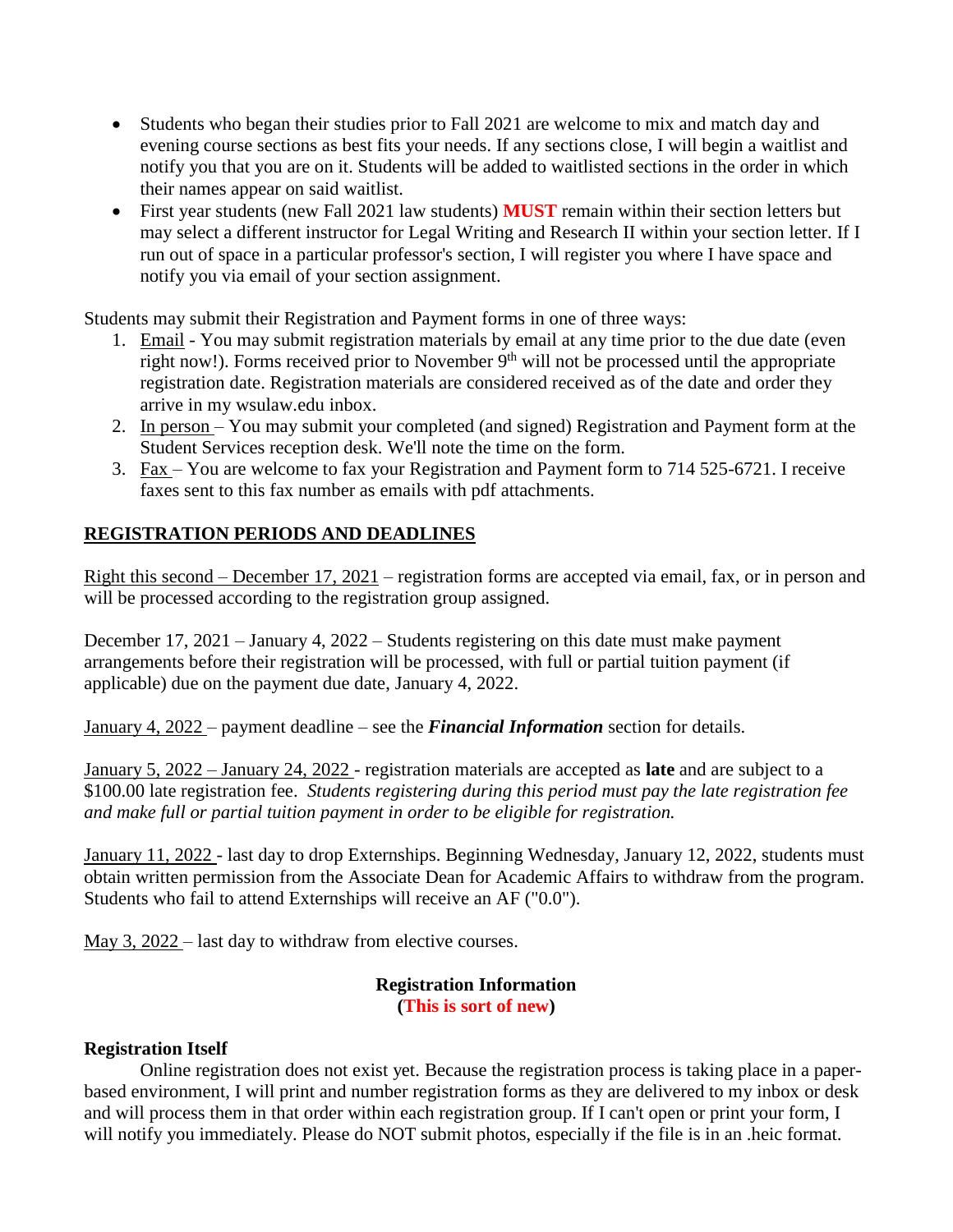That's Apple's proprietary photo file and I do not possess any software that enables me to open it. Photos are also notoriously bad when printed and very hard to write, on and we need to be able to complete the bottom section of your form so we can return it to you. If you absolutely must take a photo of your registration form in order to submit it, please convert it to a pdf before sending it in.

Once I have registered you for classes, I will email you to let you know the status of each course you requested. I will also notify you if I have any questions.

#### **Basic Bar Studies**

Basic Bar Studies is a six-unit course divided into two separately graded components: 228A Basic Bar Studies (MBE) and 228B Basic Bar Studies (Essay). You will need to list both sections on your Registration and Payment form. I will be sending out sign-up forms for Themis at a later date. Once Brian Freano, our Themis rep, has confirmed that you have submitted their paperwork to him, I will move you off the waitlist and into the class itself.

#### **Permission Only Courses**

Some courses require the permission of the program director to enroll. If you have applied for Externship or are participating in Moot Court, Mock Trial, Negotiations Competition, or Law Review, please list them on your form in Section II. Externship has both a placement section and a seminar section. It is imperative that you list both. I will enroll you in the class upon confirmation of your eligibility and/or selection for the class and will notify you via email that it has been done.

#### **Independent Study/Special Project**

If you are intending to undertake an independent study for either units or to fulfil the upper division writing requirement, please write that on your Registration and Payment form, along with the number of units you anticipate completing for it  $(1, 2, 0r 3)$ . I will send to you via email the necessary paperwork. You will need to submit to me the form signed by your supervising professor and Dean Arshagouni as well as a brief outline of your paper. These must be submitted by January 24, 2022.

#### **Waitlists**

I will contact people VIA EMAIL on the waitlist in the order in which they added if seats become available or if your eligibility is determined (Law Review, BBS, Externship, etc.). You have 24 hours to reply to my email before I move to the next person. It is your responsibility to keep an eye out for messages. The only priority system for regular waitlisted courses is first come, first served.

Professors may NOT select students from the waitlist, nor can they sign students into their classes. Please don't ask them to do so.

#### **THE FINE PRINT SECTION (STILL IN 12 POINT FONT)**

**ACADEMIC LOAD -** Full-time students are required to register for 12 – 16 credits per semester. Parttime students are required to register for 8 - 10 credits per semester. Overloads (11 or 17 credits) will not be approved absent compelling circumstances. If you intend to register for 7 or fewer credits, you must be approved for a reduced load prior to registration in order to have your registration forms processed. If you are changing from full-time to part-time, or vice versa, please complete the Petition for Change of Status and have it approved by Dean Arshagouni prior to registration.

**ATTENDANCE -** Students are required to attend classes (or Zoom sessions for online classes) for all courses in which they are registered and to be prepared to participate in class discussions. Any student who misses more than 15% of instruction in a required course will not be permitted to attend further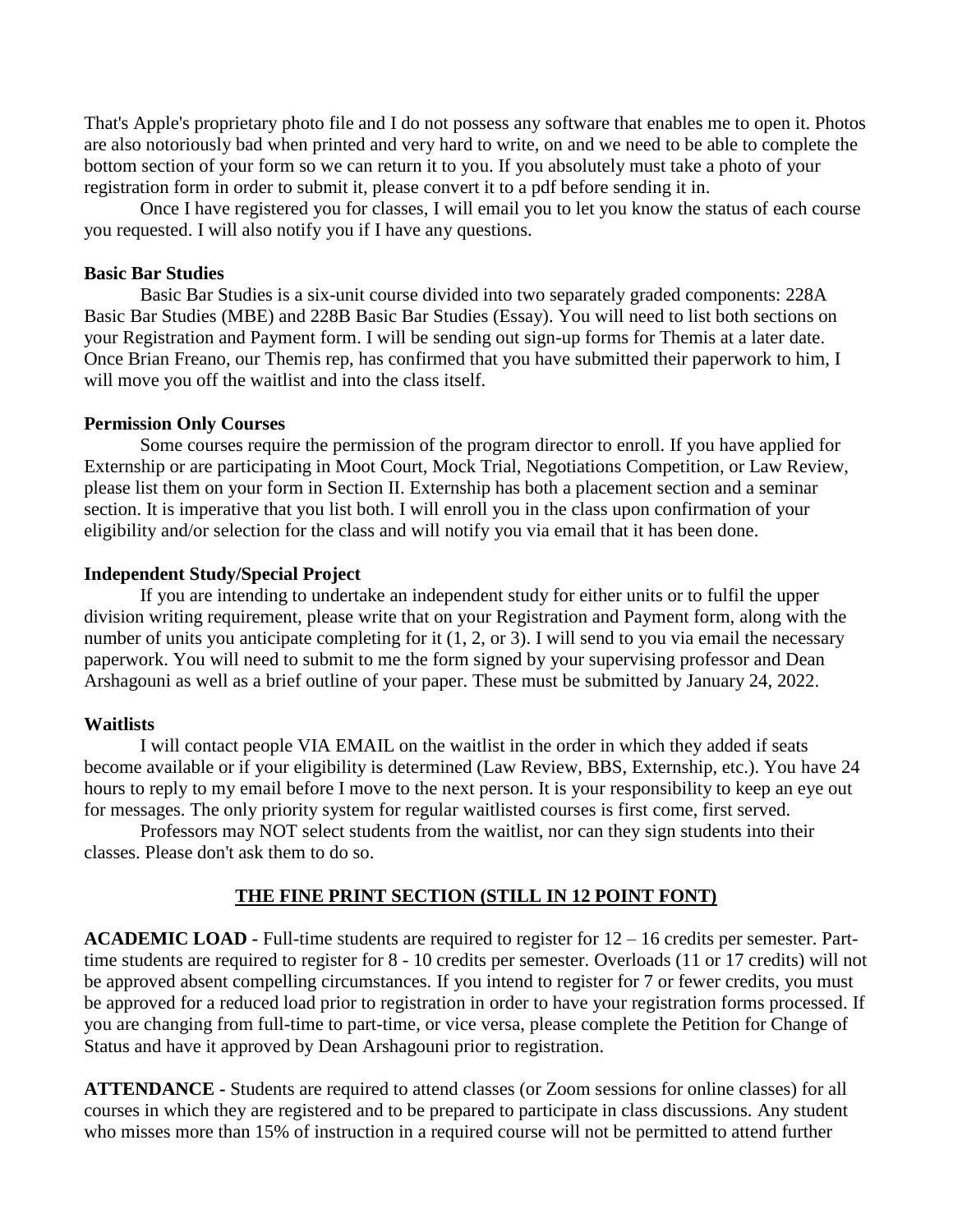class meetings, shall not be permitted to take the final examination(s), and will receive a grade of AF (equivalent to a 0.0). Students enrolled in non-required courses who exceed the number of allowed absences are provided with an opportunity to withdraw from the course. Students are reminded that individual faculty may impose more stringent attendance requirements.

**TEXTBOOKS** –**Western State College of Law no longer has an official bookstore. Law texts can be purchased on-line from the enterprises listed on the booklist.** The booklist for Spring 2022 will be emailed to all registered students on or about December 17, 2021. If we're incredibly fortunate, it may even appear on our website. Questions about textbooks and casebooks should be directed to Julie Kohler (jkohler@wsulaw.edu).

**PREREQUISITES -** All students are required to have satisfied the course prerequisites prior to registration. If a student has not fulfilled the course prerequisites, the Registrar will not enroll the student in the course. It is the responsibility of the student to ensure that course prerequisites have been satisfied. Prerequisites are listed in the course descriptions that were emailed to you.

**RESTRICTIONS (HOLDS) -** Students with holds placed by administrative offices such as Admissions, Student Finance or Student Accounts will not be permitted to register until the hold is released by that department. Registration forms cannot be processed for students with holds. Students whose holds are not released on or before Tuesday, January 4, 2022 will be subject to late registration fees (\$100.00).

**PETITIONS** - Students requesting a deviation from any policy or procedure related to enrollment, the curriculum, or registration must submit a written petition stating the nature of the exception requested as well as the reason for the request. Petitions for waivers of recommended courses and waivers of prerequisites may be submitted with registration materials. Requests for changes of status, including under and overloads, should be submitted prior to registration.

**FOUNDATION LAW POINT CLASSES** - Foundation Law points can be earned only in the following courses:

| *Civil Procedure I             | *Civil Procedure II                | <i>*</i> Contracts I         |
|--------------------------------|------------------------------------|------------------------------|
| *Contracts II                  | *Criminal Law                      | $*$ Property I               |
| *Torts I                       | *Torts II                          | <b>Administrative Law</b>    |
| <b>Basic Bar Studies</b>       | <b>Business Associations</b>       | California Civil Procedure   |
| <b>Community Property</b>      | <b>Constitutional Law I</b>        | <b>Constitutional Law II</b> |
| <b>Criminal Procedure</b>      | <b>Estates</b>                     | Evidence                     |
| <b>Federal Income Taxation</b> | <b>Professional Responsibility</b> | Property II                  |
| Remedies                       | <b>Sales</b>                       |                              |

\*Courses with an asterisk are designated as first year courses. A maximum of four (4) Foundation Law Points can be counted from this group.

One foundation law point is earned for a grade of 2.5 or higher in the above classes. No foundation law points are earned for a grade less than 2.5 in the above classes. See the Student Handbook section 3.3.1 for more information.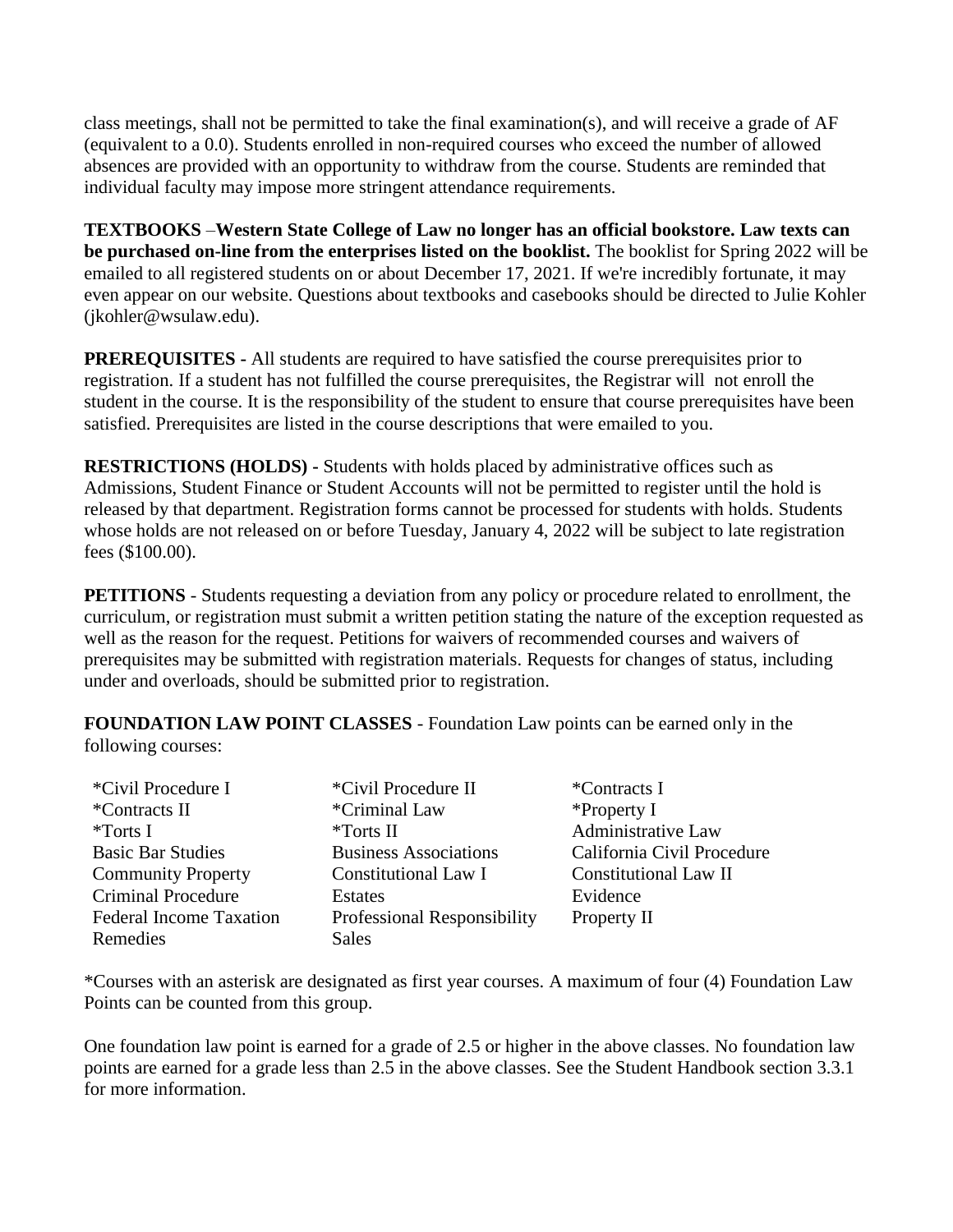**WITHDRAWALS -** Students may withdraw from elective courses and receive the grade of "W" from January 25, 2022, until Tuesday, May 3, 2022. Students may not withdraw from a required course, an externship, or a special project without written permission from the Associate Dean for Academic Affairs. The Associate Dean will grant such permission only in extraordinary circumstances. If permission is granted, the grade of "W" will be recorded on the student's official transcript. If permission is not granted, the student must continue to attend the course in which they are registered. Failure to attend will result in the grade of **'AF'** being assigned.

**SCHEDULE CHANGES/COURSE CANCELLATIONS -** Class schedules, examination dates, and course offerings are subject to change without notice. Students are encouraged to check the official bulletin boards for changes. If a student is enrolled in a cancelled course, the Student Services Office will attempt to notify the student to provide sufficient time to make schedule changes. Occasionally, attempts to contact students will be unsuccessful. In that case, students will be dropped from the course and a tuition credit issued if applicable.

**INTERNATIONAL STUDENTS -** As a non-immigrant student, your stay in the United States will require compliance with the rules and regulations of the U.S. Government; these rules and regulations are complex and subject to change. Visit the Bureau of U.S. Customs and Immigration Enforcement (USICE) website at https://www.ice.gov/sevis. Internet research will provide current, first-hand information on the appropriate process for your particular situation. Please understand that it is your responsibility to attain current, valid procedural information regarding your specific visa requirements.

Please note that one of the requirements for foreign students seeking to study in the U.S. is that the student must be enrolled as a full-time student at the institution. Foreign students not enrolling in 12 or more units will be considered out of compliance and the USCIS will be notified.

**VISITING STUDENTS -** Western State College of Law welcomes visiting students from other ABA approved law schools. Students interested in visiting Western State should submit a letter of good standing with permission to attend, an official transcript, and a visiting student application. Visiting students are expected to adhere to Western State policies and procedures during their stay. Visiting students are not eligible for awards and honors.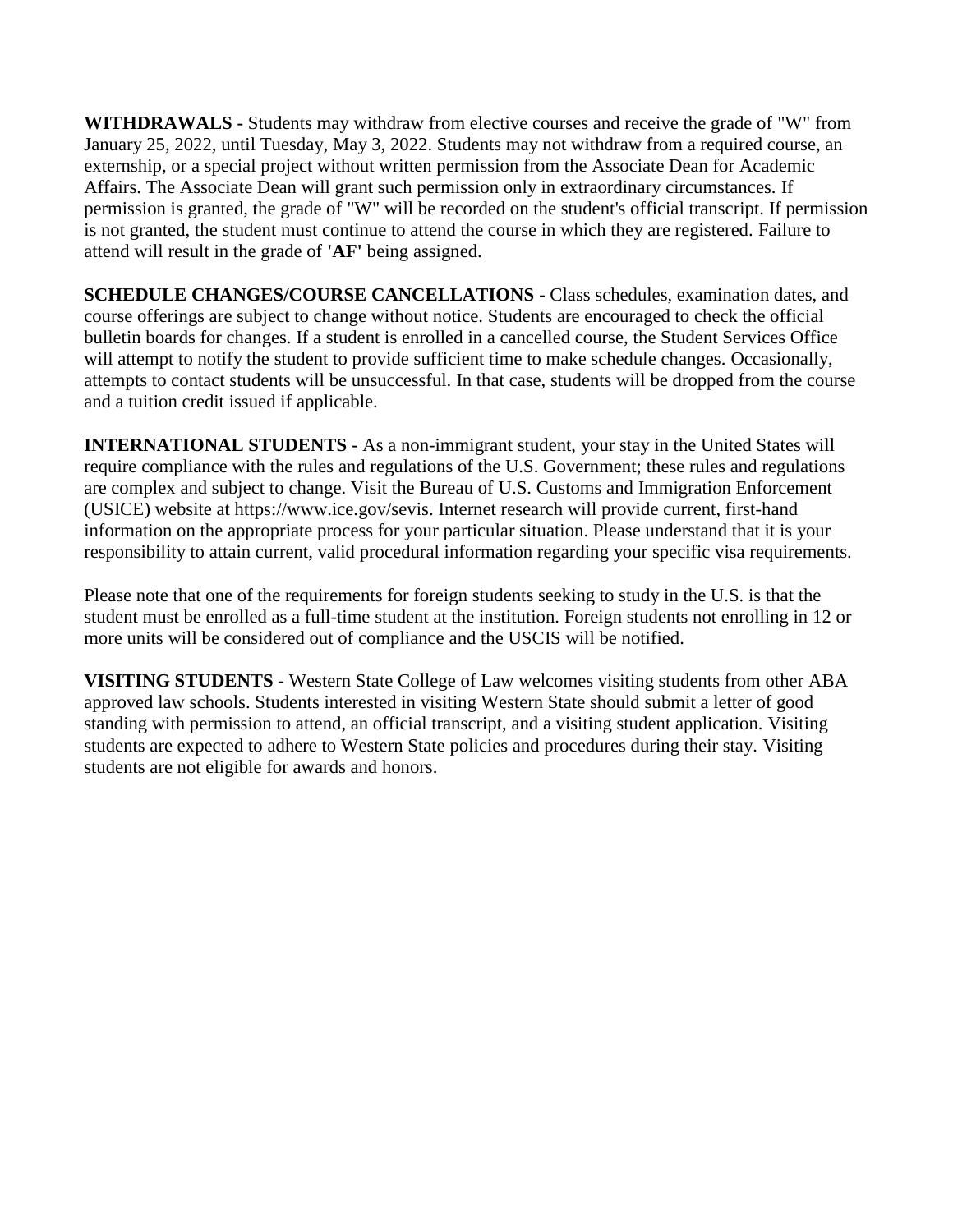## **NOTIFICATION OF RIGHTS UNDER FERPA**

The Family Education Rights and Privacy Act (FERPA) affords students certain rights with respect to their education records. They are:

## **The right to inspect and review the student's education records within 45 days of the day the school receives a request for access.**

Students should submit to the Registrar a written request that identifies the record(s) they wish to inspect. The Registrar will make arrangements for access and notify the student of the time and place where records may be inspected. If the records are not maintained by the Registrar, he/she will retrieve the record from the appropriate personnel officials. The contents of student files are the property of Western State College of Law and are not available for copying.

Upon request, the school discloses education records without consent to officials of another school in which the student seeks or intends to enroll.

**The right to request the amendment of a record that they believe is inaccurate or misleading**. Students may ask the school to amend the student's education records if he/she believes they are inaccurate or misleading.

If the school decides not to amend the record as requested by the student, the school will notify the student of the decision and advise the student of his or her right to a hearing regarding the request for amendment. If the campus denies the amendment request after the hearing, the student is given the right to insert a statement in the education record.

## **The right to consent to disclosures of personally identifiable information contained in the student's education records, except to the extent that FERPA authorizes disclosure without consent.**

One exception which permits disclosure without consent is disclosure to school officials with legitimate educational interests. A school official is a person employed by the institution as an administrator, supervisor, instructor, or support staff member; a person serving on the board; a person or company with whom the institution has contracted to perform a special task (such as an auditor or attorney); a student serving on an official committee, such as a disciplinary or grievance committee, or assisting another school official in performing his or her tasks. A school official has a legitimate educational interest if the official needs to review an education record in order to fulfill his or her professional responsibilities.

Another exception which permits disclosure without consent is the disclosure of directory information, which may be disclosed to the general public without prior written consent of the student.

The following information is designated as directory information by WSCL:

Names of students; Date and place of birth; Addresses; Phone numbers (includes cell phone); Campus assigned email address; Dates of attendance; Program of study; Degree completion; date and degree earned; Student's current status (full time, part time, graduated, leave of absence); Previous institutions attended and degrees earned elsewhere; Participation in officially recognized activities; Awards received, Class Rank.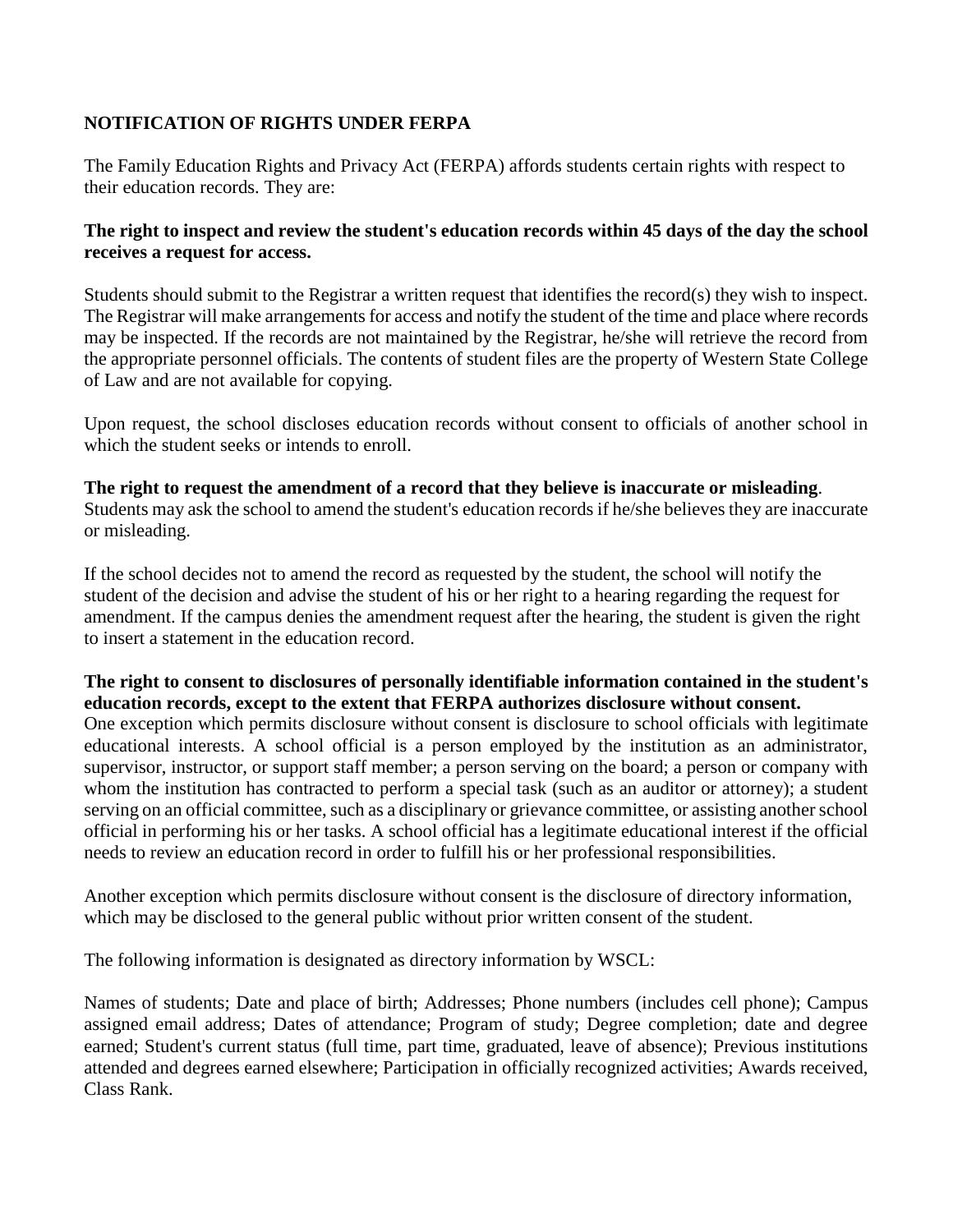You may inform the Registrar within two weeks of the start of the term that you refuse to let the institution release directory information. The request must be made in writing and is valid until a subsequent written request is received.

## **The right to file a complaint with the U.S. Department of Education concerning alleged failures by Western State University to comply with the requirements of FERPA. The name and address of the office that administers FERPA is:**

Family Policy Compliance Office; U.S. Department of Education; 600 Independence Avenue, SW; Washington, DC 20222-4605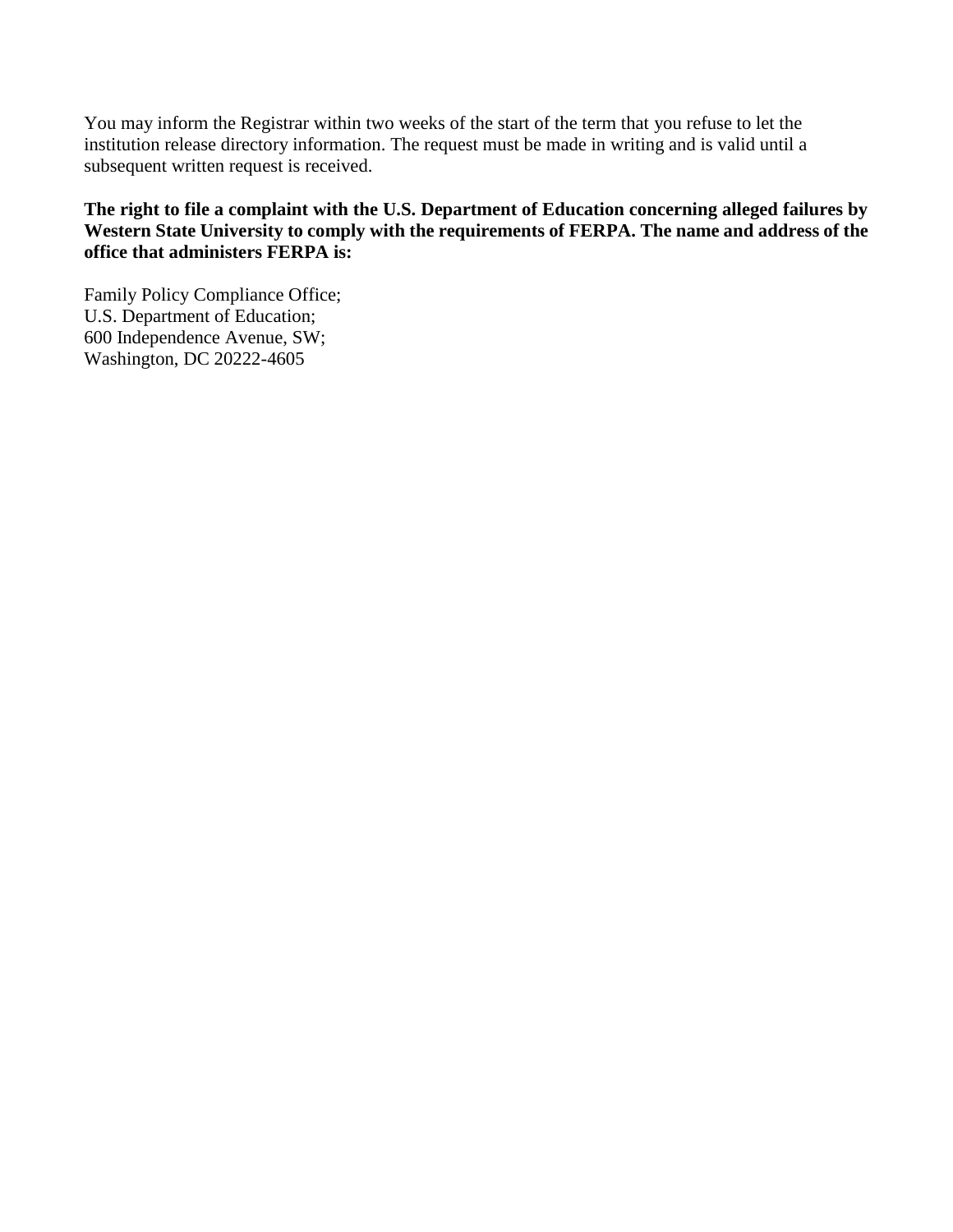#### **SPRING 2022 REGISTRATION - FINANCIAL INFORMATION**

#### **IMPORTANT TO KNOW:**

- Students are responsible for reading all registration materials, knowing and meeting the deadlines, and completing the proper forms!
- **Tuesday, January 4, 2022 is payment deadline**. Students who do not pay their amount due by Tuesday, January 4, 2022 will be DISENROLLED from all classes and removed from all waitlists and will be assessed a later registration fee upon re-enrollment.
- **ALL STUDENTS MUST SUBMIT** A SIGNED *Registration And Payment Form*
- Your prior semester account balance must be current or paid in full in order to preserve enrollment for the spring 2022 semester.
- Students who are DISENROLLED must re-register for available classes, make their payment, and pay the \$100 late registration fee.
- We send every registered student *one* statement.
- You can find important consumer information at: <http://www.wsulaw.edu/student-consumer/> for program duration, tuition, fees, and other costs, median debt, salary data, alumni success, and other important info.
- The Western State's current Catalog is accessible online at [http://www.wsulaw.edu](http://www.wsulaw.edu/)
- Please review your Student Handbook for academic and administrative policies.

#### **WHAT AMOUNT SHOULD YOU PAY?**

 $\overline{a}$ 

- **\$** Students should carefully review their copy of their processed Registration and Payment Form and *PAY THE AMOUNT INDICATED* as due by Tuesday, January 4, 2022.
- **\$** Students who register on or after Tuesday, January 4, 2022, must submit payment, including the \$100 late registration fee, if applicable, in order to register.

| WHAT DOES IT COST FOR THE SPRING 2022 SEMESTER?<br><b>Other Fees and Charges (non-</b><br><b>TUITION AND FEES</b>                                      |                                            |                                             |                                     |
|--------------------------------------------------------------------------------------------------------------------------------------------------------|--------------------------------------------|---------------------------------------------|-------------------------------------|
| Tuition, full-time $(12 – 16 \text{ units})$                                                                                                           | \$21,430<br>per semester                   | refundable)<br>Late registration<br>fee     | \$100                               |
| Tuition, part-time $(1 – 10 units)$                                                                                                                    | \$14,330<br>per semester                   | Parking permit<br>replacement fee           | \$0                                 |
| Tuition, summer session                                                                                                                                | \$1,433<br>per unit                        | Check or credit<br>card returned by<br>bank | <b>Bank Rate or</b><br>minimum \$35 |
| Tuition, overload <i>(additional amount for an <math>11^{th}</math> unit</i><br>or for each unit above 16 taken during any fall or<br>spring semester) | \$1,433 per overload unit Late payment fee |                                             | \$25                                |
| Registration Fee, each semester<br>(non-refundable)                                                                                                    | \$50                                       | <b>Transcript Fee</b>                       | \$7                                 |
| Student Activity Fee, each fall and spring semester<br>(non-refundable)                                                                                | \$80                                       | Diploma fee                                 | \$20                                |
| Parking, each fall and spring semester<br>Parking, summer session<br>(non-refundable)                                                                  | \$0<br>\$0                                 | Graduation fee                              | \$50                                |
| STRF Fee (non-refundable <i>one-time fee)</i> of 50¢ per \$1,000 of institutional charges, <i>rounded to nearest dollar</i> <sup>1</sup>               |                                            |                                             |                                     |

*Please note that Students in their final fall or spring semester may petition to pay only the "per-unit" rate of \$1,433 per unit taken if enrolled in less than 8 units in order to complete their unit requirements.* 

**PAYMENT METHODS -** You can pay by credit card online at [https://www.westcliff.edu/wscl-payment/,](https://www.westcliff.edu/wscl-payment/) by check mailed to Western State Student Services, 16715 Von Karman, Suite 100, Irvine, CA 92606.

 $1$  The STRF rate is subject to change based upon the balance in the STRF account. Statute requires the Bureau begin collecting if the balance falls below \$20 million (\$20,000,000.00) and caps the account at \$25 million (\$25,000,000.00). Because this institution participates in the STRF, students who are otherwise eligible are protected by STRF regardless of whether the fee is assessed.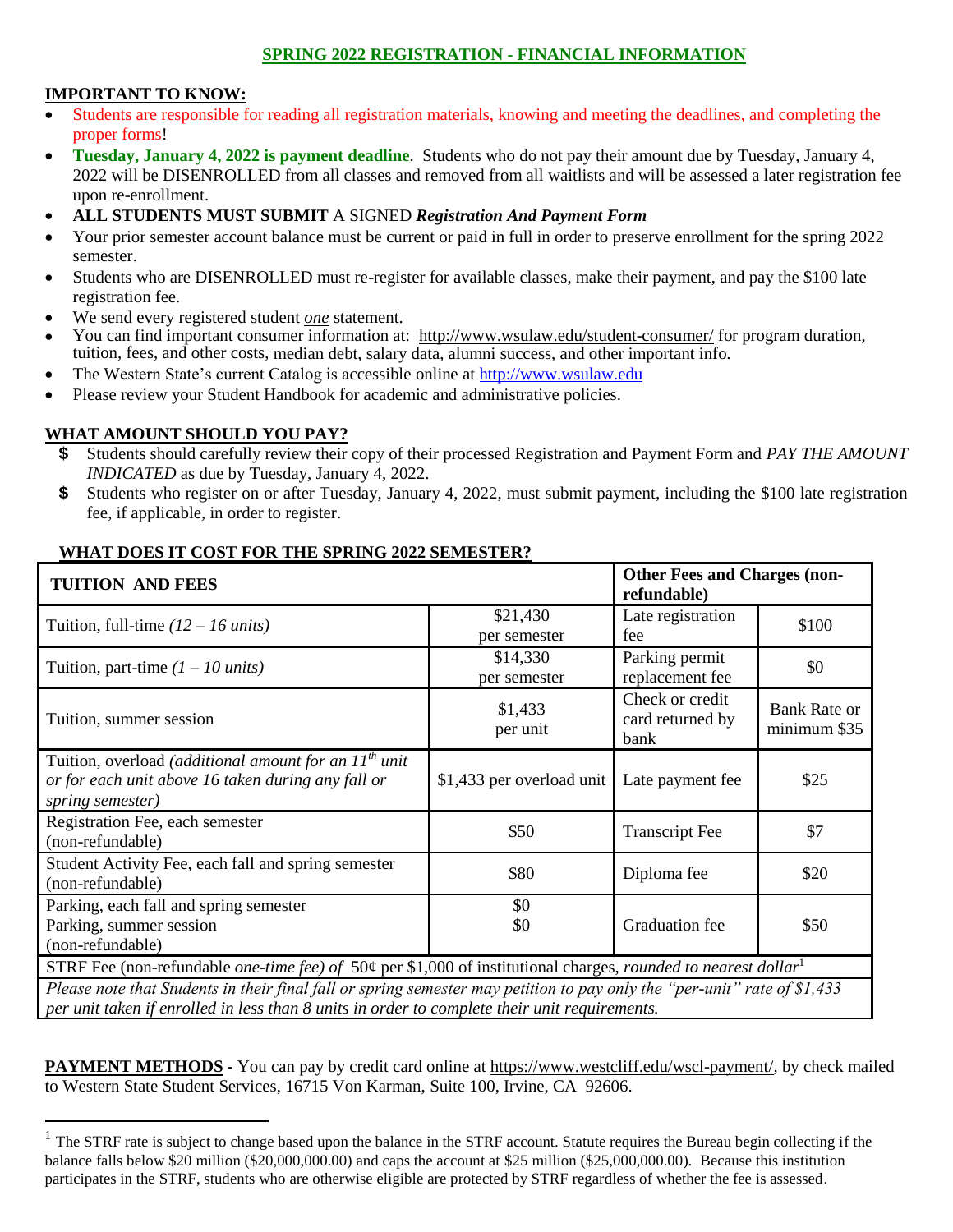**PAYMENT OPTIONS -** Indicate one or more of the following on your Registration and Payment Form:

| $\checkmark$ Payment in full by January 4, 2022*                                                       | $\checkmark$ the financial assistance plan (mark all that apply)<br>(This plan allows students who have been "certified" for financial<br>assistance through a program approved by Western State to defer (at<br>the option of Western State) the portion of tuition and fees equal to<br>the certified aid amount. |
|--------------------------------------------------------------------------------------------------------|---------------------------------------------------------------------------------------------------------------------------------------------------------------------------------------------------------------------------------------------------------------------------------------------------------------------|
| $\checkmark$ two payment plan<br>payments due on January 4, 2022* and March<br>1, 2022                 |                                                                                                                                                                                                                                                                                                                     |
| $\checkmark$ three payment plan<br>payments due on January 4, 2022*, March 1,<br>2022, and May 2, 2022 | WARNING: Students selecting this option should carefully review<br>their copy of their processed Registration and Payment Form to<br>confirm the amount of tuition and fees that are being deferred based<br>on certified anticipated financial aid.)                                                               |

### *NOTICE:*

- *Students who register after December 17, 2021 must register by mail (or email) and make appropriate payment and/or payment arrangements to complete the registration process.*
- *Students registering on or* after January 4, 2022 *must register by mail (or email), pay a \$100 late registration fee, and make appropriate payment and/or payment arrangements to complete the registration process.*

**PAYMENT PLAN DUE DATES -** Monthly payments, if applicable, are due as scheduled on your Registration and Payment Form copy.

## **WESTERN STATE COLLEGE OF LAW REFUND POLICY / CALIFORNIA STATE REFUND POLICY -** The

California State Refund Policy applies to students who drop all courses in a semester from Western State College of Law whether by providing notification to the school or ceasing attendance without notification, whichever is later. Students dropping all courses in a semester are considered withdrawn for refund purposes. All students will be subject to the institutional refund policy. Students who receive federal student aid (student loans) are subject to the Return of Title IV Funds Policy.

A California student may cancel his or her enrollment agreement without any penalty or obligation at any time and is entitled to a full refund of all monies paid, less a one-time, non-refundable application fee of sixty dollars (\$60) and one hundred ninety dollars (\$190) of the tuition deposit, if the student withdraws from his or her program of study under any of the following circumstances:

- before starting classes;
- after attending only one day in his or her program of study; or
- within seven calendar days after enrolling in his or her program of study, whichever is later.

The student may also cancel enrollment if the services cease to be offered. If the student cancels enrollment for this reason, Western State College of Law will refund the appropriate portion of the tuition or other charges for which the student did not receive services (a full refund of the program paid to date will be provided if no teach-out provision is implemented; a prorata refund will apply if a teach-out provision is implemented).

All refunds shall be returned to students within forty-five (45) calendar days of cancellation.

A student may cancel his or her enrollment agreement and withdraw from Western State College at Westcliff University at any time by providing notification to the school or ceasing attendance without notification.

If the student has received Federal student financial aid funds, the student is entitled to a refund of monies not paid from Federal student financial aid program funds.

If a student withdraws *after* the cancellation period described above, the institution shall perform a pro-rata calculation including all monies paid and all tuition and fees for the enrollment period, excluding a one-time, non-refundable sixty dollar (\$60) application fee and a one hundred ninety dollar (\$190) administrative fee. The proration is based upon the number of days the student attends during the enrollment period of withdrawal as follows: A daily tuition and fee charge is calculated by dividing the institutional charges for the enrollment period by the number of days the student is registered to attend in the enrollment period. This daily charge for the program is then multiplied by the number of days the student attended (start of the enrollment period to the last day of student's attendance) during this withdrawal enrollment period. This proration will be calculated up to and including the sixty (60) percent point of the enrollment period. There shall be no refund available to the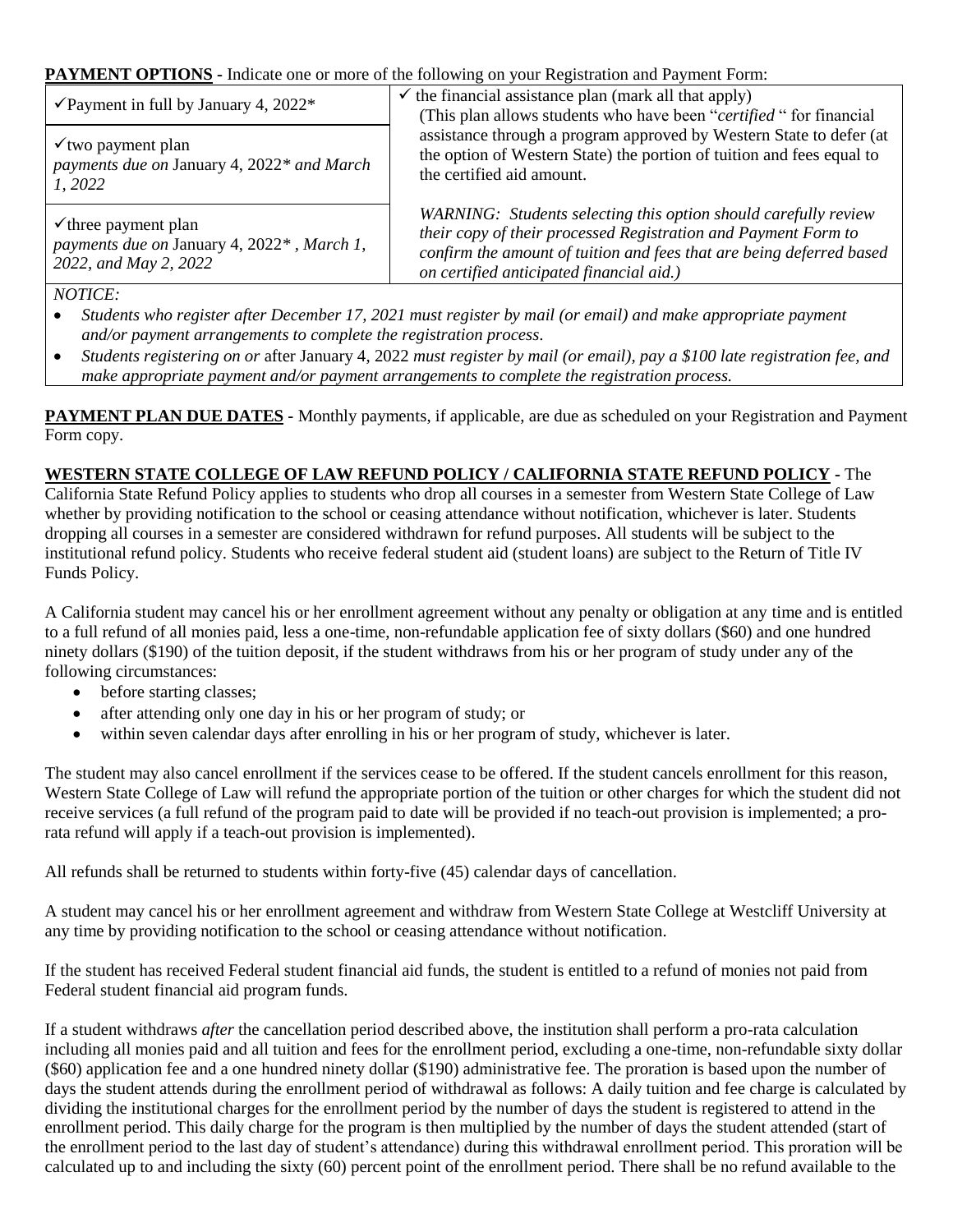student if the student withdraws after completing more than sixty (60) percent of the enrollment period. After the proration is calculated, the institution will return all necessary monies, including aid disbursed during the academic term, as outlined in the refund distribution. If tuition and fees are still due, the student will be billed for the balance. If the student has a refund or credit balance, a refund is expected to be made within forty-five (45) calendar days of the student's completion of, or withdrawal from, the program in which the student was enrolled.

The refund credit is calculated on total semester tuition cost; therefore, it is highly probable when withdrawing to have an outstanding balance due to Western State College of Law after the withdrawal is processed. A refund calculation schedule and sample calculations may be obtained from the Student Finance/Student Accounts Office.

Students who received federal financial aid (i.e. student loans) are also subject to the additional Return of the Title IV Funds policy listed below.

#### **Return of Non-Federal Financial Assistance**

Institutional scholarships and other non-federal funds are applied at the same rate as the withdrawal credit percentage.

#### **Appeal Process**

An appeal process exists for students who feel individual circumstances warrant an exception from the published Western State College of Law refund policy. A student may submit a written petition, with documentation of the "special circumstances" to the Student Finance Office. Petitions may be approved unconditionally, approved "with condition(s)", or denied. The petitioner will be notified of the final decision in writing.

#### **Return of Title IV Funds**

In compliance with Federal regulations, the school will determine how much Federal student financial assistance the student has earned or not earned when a student who is a Title IV recipient withdraws from school. The school will calculate the percentage and amount of awarded Federal student financial assistance that the student has earned if the student withdraws up through the sixty (60) percent point of the term. If the student has completed more than sixty (60) percent of the term, the student earns one hundred (100) percent of the Federal student financial assistance. The amount earned will be based on the percentage of the term that was completed in days up to and including the last date of attendance. To calculate the amount earned, the school will determine the percentage by dividing the number of calendar days completed in the term up to and including the last date of attendance by the total number of calendar days in the term. If there is a scheduled break of five or more days, it will reduce the term length. If the scheduled break is before the student's last day of attendance, it will also reduce the calendar days completed. If the student received more than the amount of Federal student financial assistance earned, the difference will be returned to the Federal student financial assistance programs from which funds were received in the following order: Federal Unsubsidized Direct Loans, Federal Perkins Loans, and Federal PLUS Loans. Funds will be returned to the aid source within forty-five (45) calendar days of the date that the school determines that the student has withdrawn.

If more Federal student financial assistance has been earned than has been received, the student may be eligible for a postwithdrawal disbursement. The school will notify the student of any post-withdrawal disbursement loan funds for which the student may be eligible and what steps need to be taken for the Federal financial assistance funds to be received. The student needs to provide permission before any loan funds may be disbursed on the student's account or disbursed to the student. However, the school may automatically use all or a portion of the post-withdrawal disbursement of grant funds for tuition, fees, and room and board charges (as contracted with the school), and, with the student's authorization, the school may automatically use the grant funds for other educationally-related charges. Any balance of grant funds that may be available will be offered the student. If Federal student financial assistance funds need to be returned, the institution must return a portion or all of the unearned funds equal to the lesser of:

- The institutional charges multiplied by the percentage of the unearned Federal student financial assistance funds; or
- The entire amount of unearned funds.

If there are remaining unearned Federal financial aid funds to be returned, the student must return any loan funds that remain to be returned in accordance with the terms and conditions of the promissory note. If the remaining amount of funds to be returned includes grant funds, the student must return any amount of the overpayment that is more than half of the grant funds received. The school will notify the student as to the amount owed and how and where it should be returned.

#### **Financial Aid Refund Distribution Policy**

All students receiving financial aid who withdraw completely from the program may have to return any refund amount to the appropriate Student Financial Aid Program in accordance with the refund distribution schedule which follows:

1. Federal Unsubsidized Direct Loan